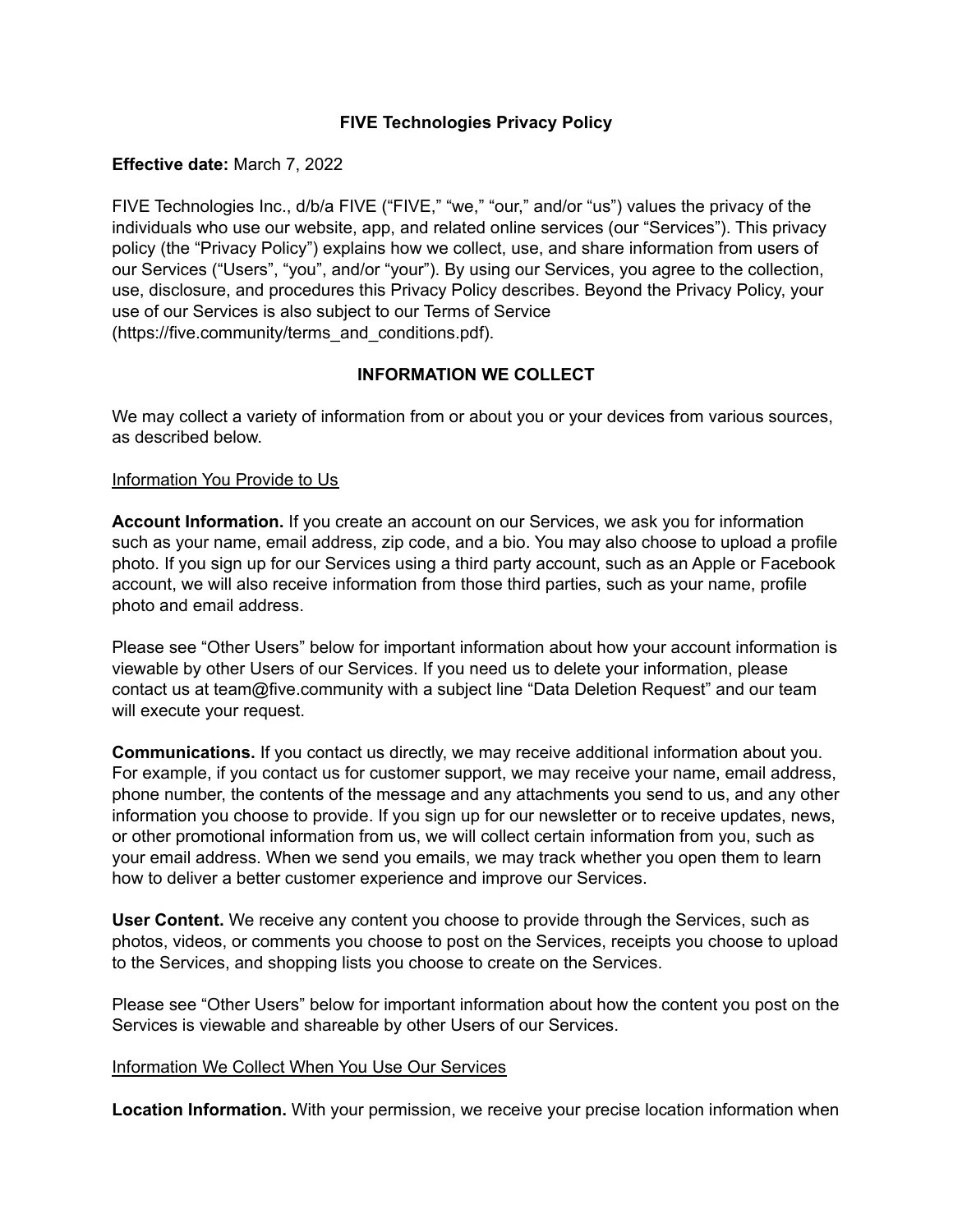you use our app and/or when our app is running in the foreground or background / when the app is closed. Please visit your device's operating system settings to learn how you can limit the sharing of your precise location information. Please note that location is core to our Services and without it, you may not be able to successfully use our Services. We may also infer your general location information, for example, based on your internet protocol (IP) address.

**Device Information.** We receive information about the device and software you use to access our Services, such as your IP address, web browser type, operating system version, phone carrier and manufacturer, application installations, device identifiers, mobile advertising identifiers, and push notification tokens.

**Usage Information.** To help us understand how you use our Services and to help us improve them, we automatically receive information about your interactions with our Services, such as the pages or other content you view or otherwise interact with, the searches you conduct, and the dates and times of your visits.

**Information from Cookies and Similar Technologies.** We and third-party partners may collect information using cookies, pixel tags, or similar technologies. Our third-party partners, such as analytics partners, may use these technologies to collect information about your online activities over time and across different services. Cookies are small text files containing a string of alphanumeric characters. We may use both session cookies and persistent cookies. A session cookie disappears after you close your browser. A persistent cookie remains after you close your browser and may be used by your browser on subsequent visits to our Services.

Please review your web browser's "Help" file to learn the proper way to modify your cookie settings. Please note that if you delete or choose not to accept cookies from the Services, you may not be able to utilize the features of the Services to their fullest potential.

# **HOW WE USE THE INFORMATION WE COLLECT**

We may use the information we collect:

- To provide, maintain, improve, and enhance our Services;
- To personalize your experience on our Services, such as by providing tailored content and recommendations;
- To understand and analyze how you use our Services and develop new products, services, features, and functionality;
- To communicate with you, provide you with updates and other information relating to our Services, provide information that you request, respond to comments and questions, and otherwise provide customer support;
- For marketing and advertising purposes, such as developing and providing promotional and advertising materials that may be relevant, valuable or otherwise of interest to you;
- To generate anonymized, aggregate data containing only de-identified, non-personal information that we may use for purposes such as analytics and product improvement;
- To send you push notifications;
- To find and prevent fraud, and respond to trust and safety issues that may arise;
- For compliance purposes, including enforcing our Terms of Service or other legal rights, or as may be required by applicable laws and regulations or requested by any judicial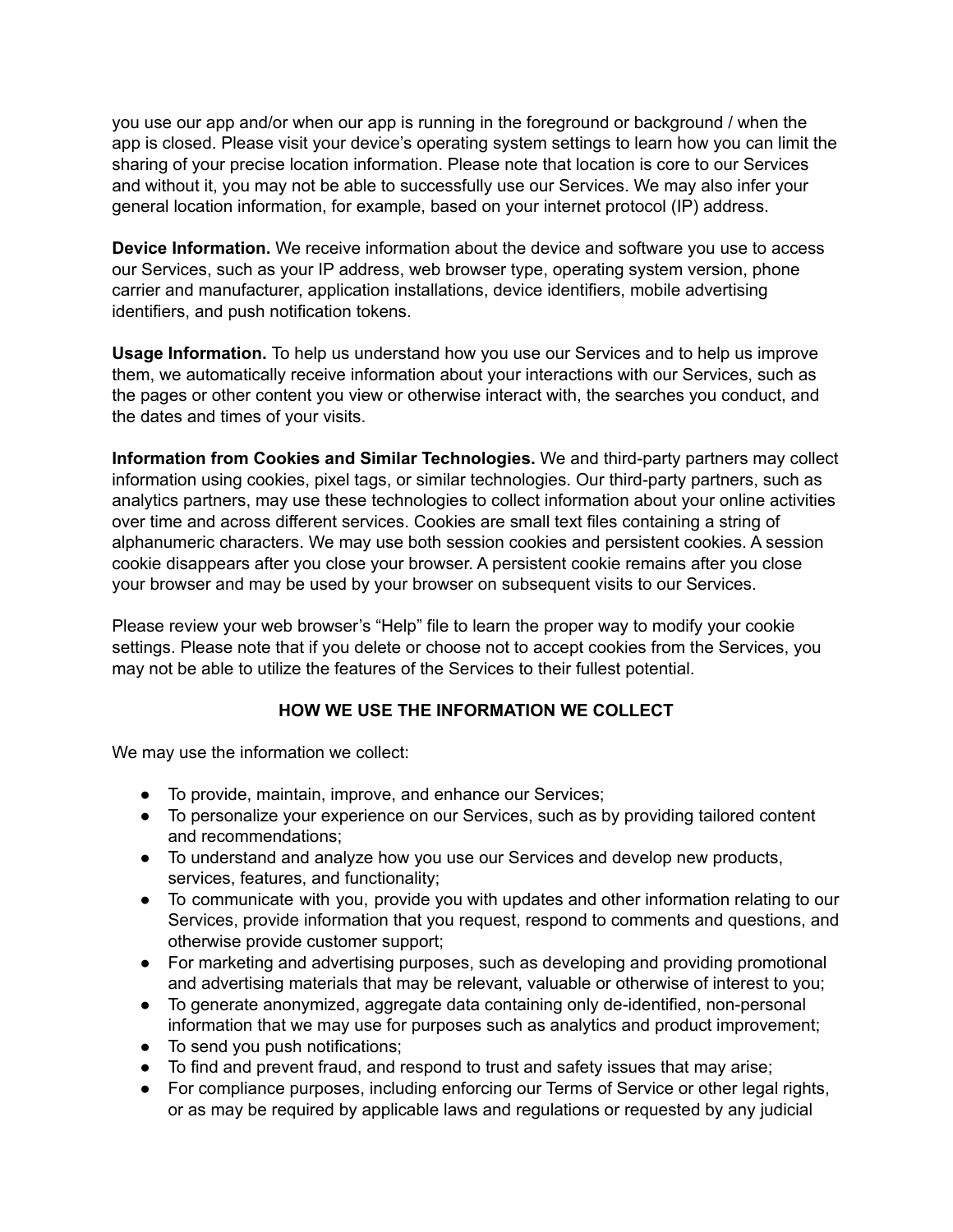process or governmental agency; and

• For other purposes for which we provide specific notice at the time the information is collected.

# **HOW WE SHARE THE INFORMATION WE COLLECT**

**Affiliates.** We may share any information we receive with our affiliates for any of the purposes described in this Privacy Policy.

**Vendors and Service Providers.** We may share any information we receive with vendors and service providers retained in connection with the provision of our Services.

**Other Users.** Our Services are social services in which you can find and share content. Your profile name, location (city and state), profile photo, bio, and any content you choose to post to the Services will always be viewable and shareable by other users. Please note that we are not responsible for the other users' use of available information and content, so you should carefully consider whether and what to post or how you identify yourself on the Services.

**Analytics Partners.** We use analytics services to collect and process certain analytics data.

**As Required By Law and Similar Disclosures.** We may access, preserve, and disclose your information if we believe doing so is required or appropriate to: (a) comply with law enforcement requests and legal process, such as a court order or subpoena; (b) respond to your requests; or (c) protect your, our, or others' rights, property, or safety.

**Merger, Sale, or Other Asset Transfers.** We may transfer your information to service providers, advisors, potential transactional partners, or other third parties in connection with the consideration, negotiation, or completion of a corporate transaction in which we are acquired by or merged with another company or we sell, liquidate, or transfer all or a portion of our assets. The use of your information following any of these events will be governed by the provisions of this Privacy Policy in effect at the time the applicable information was collected.

**Consent.** We may also disclose your information with your permission.

## **THIRD PARTIES**

Our Services may contain links to other websites, products, or services that we do not own or operate. We are not responsible for the privacy practices of these third parties. Please be aware that this Privacy Policy does not apply to your activities on these third party services or any information you disclose to these third parties. We encourage you to read their privacy policies before providing any information to them.

#### **SECURITY**

We make reasonable efforts to protect your information by using safeguards designed to improve the security of the information we maintain. However, as no electronic transmission or storage of information can be entirely secure, we can make no guarantees as to the security or